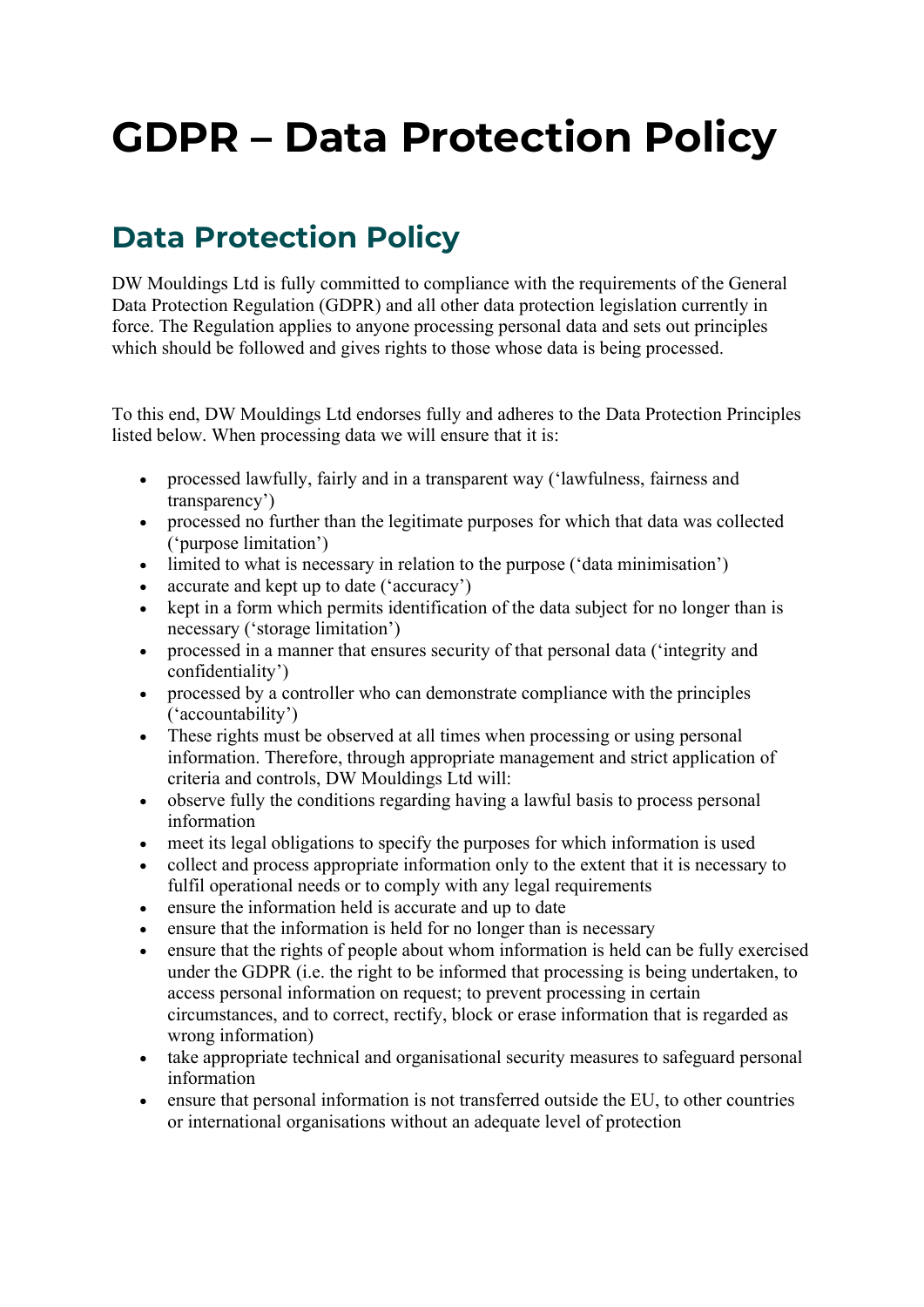#### EMPLOYEES PERSONAL INFORMATION

Throughout employment and for as long as is necessary after the termination of employment, DW Mouldings Ltd will need to process data about you. The kind of data that the Company will process includes:

- any references obtained during recruitment
- details of terms of employment
- payroll details
- tax and national insurance information
- details of job duties
- details of health and sickness absence records
- details of holiday records
- information about performance
- details of any disciplinary and grievance investigations and proceedings
- training records
- contact names and addresses
- correspondence with DW Mouldings Ltd and other information that you have given the Company

DW Mouldings Ltd believes that those records used are consistent with the employment relationship between DW Mouldings Ltd and yourself and with the data protection principles. The data that DW Mouldings Ltd holds will be for management and administrative use only but DW Mouldings Ltd may, from time to time, need to disclose some data it holds about you to relevant third parties (e.g. where legally obliged to do so by HM Revenue & Customs, where requested to do so by yourself for the purpose of giving a reference or in relation to maintenance support and/or the hosting of data in relation to the provision of insurance).

In some cases DW Mouldings Ltd may hold sensitive data, which is defined by the legislation as special categories of personal data, about you. For example, this could be information about health or criminal convictions. This information may be processed not only to meet the DW Mouldings Ltd legal responsibilities but, for example, for purposes of personnel management and administration, suitability for employment, and to comply with equal opportunity legislation. Since this information is considered sensitive, the processing of which may cause concern or distress, you will be asked to give express consent for this information to be processed, unless DW Mouldings Ltd has a specific legal requirement to process such data.

### ACCESS TO DATA

You may, within a period of one month of a written request, inspect and/or have a copy, subject to the requirements of the legislation, of information in your own personnel file and/or other specified personal data and, if necessary, require corrections should such records be faulty. If you wish to do so you must make a written request to your line Manager. The Company is entitled to change the above provisions at any time at its discretion.